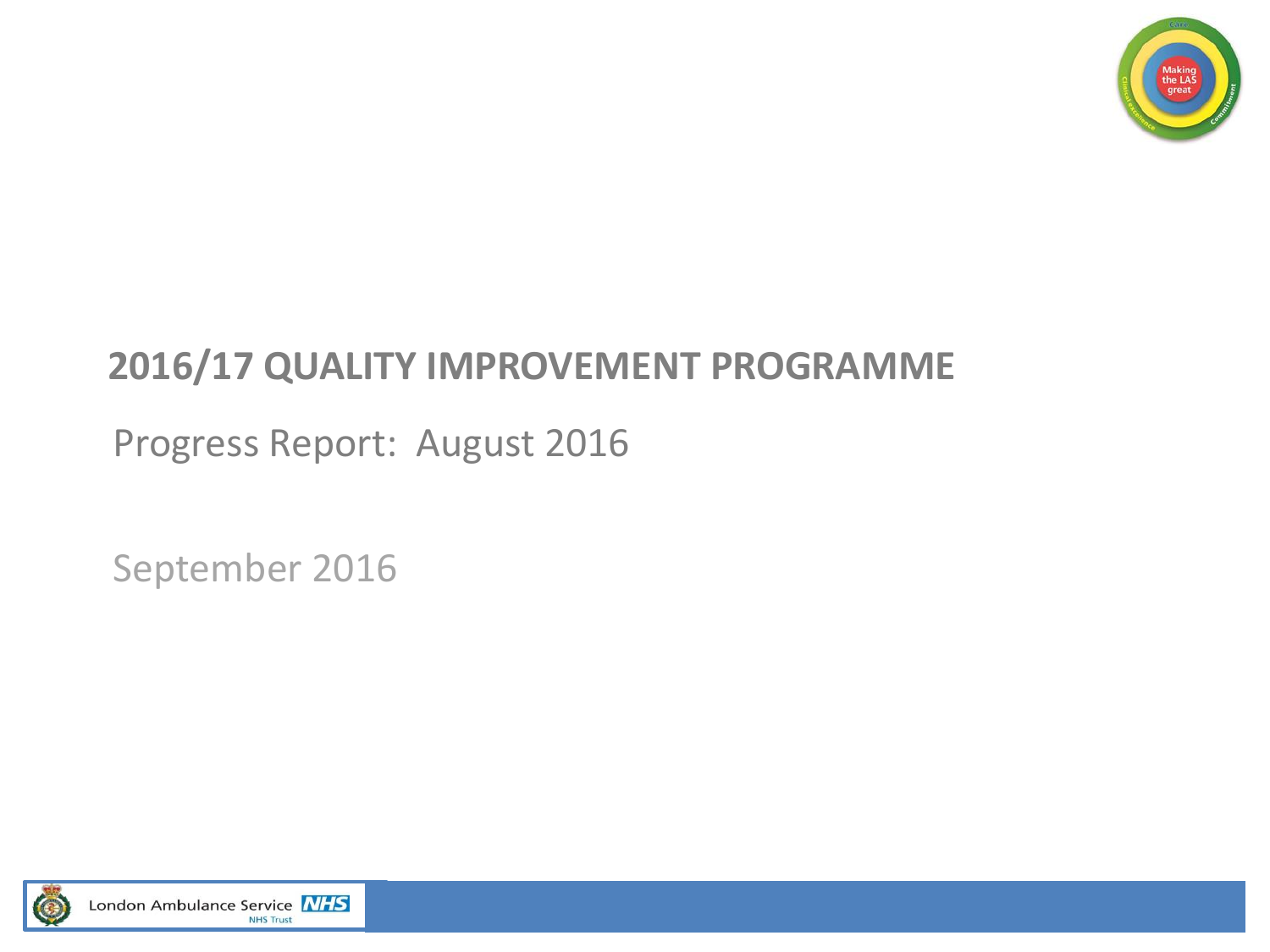### **CONTENTS**



| 1. Executive Summary                                                                                                                                                                       |                     |  |  |  |  |  |
|--------------------------------------------------------------------------------------------------------------------------------------------------------------------------------------------|---------------------|--|--|--|--|--|
| 2. Programme Summary                                                                                                                                                                       |                     |  |  |  |  |  |
| 3. Workstream progress reports<br>4.1 Making the LAS a great place to work<br>4.2 Achieving good governance<br>4.3 Improving patient experience<br>4.4 Improving environment and resources | 6<br>10<br>13<br>16 |  |  |  |  |  |
| 4.5 Taking pride and responsibility                                                                                                                                                        | 19                  |  |  |  |  |  |

### 4. Programme Risks and Issues 21

*Project Delivery Project Performance All scheduled activities have been completed The scheduled activities are on track for completion by the due date Performance has been met or is over 95% towards the agreed trajectory / target The scheduled activities have been delayed and are no more than 4 weeks Performance is between 85-95% towards the agreed trajectory / target The scheduled activities are at risk and have delays over 4 weeks Performance is below 85% of the agreed trajectory / target Definitions*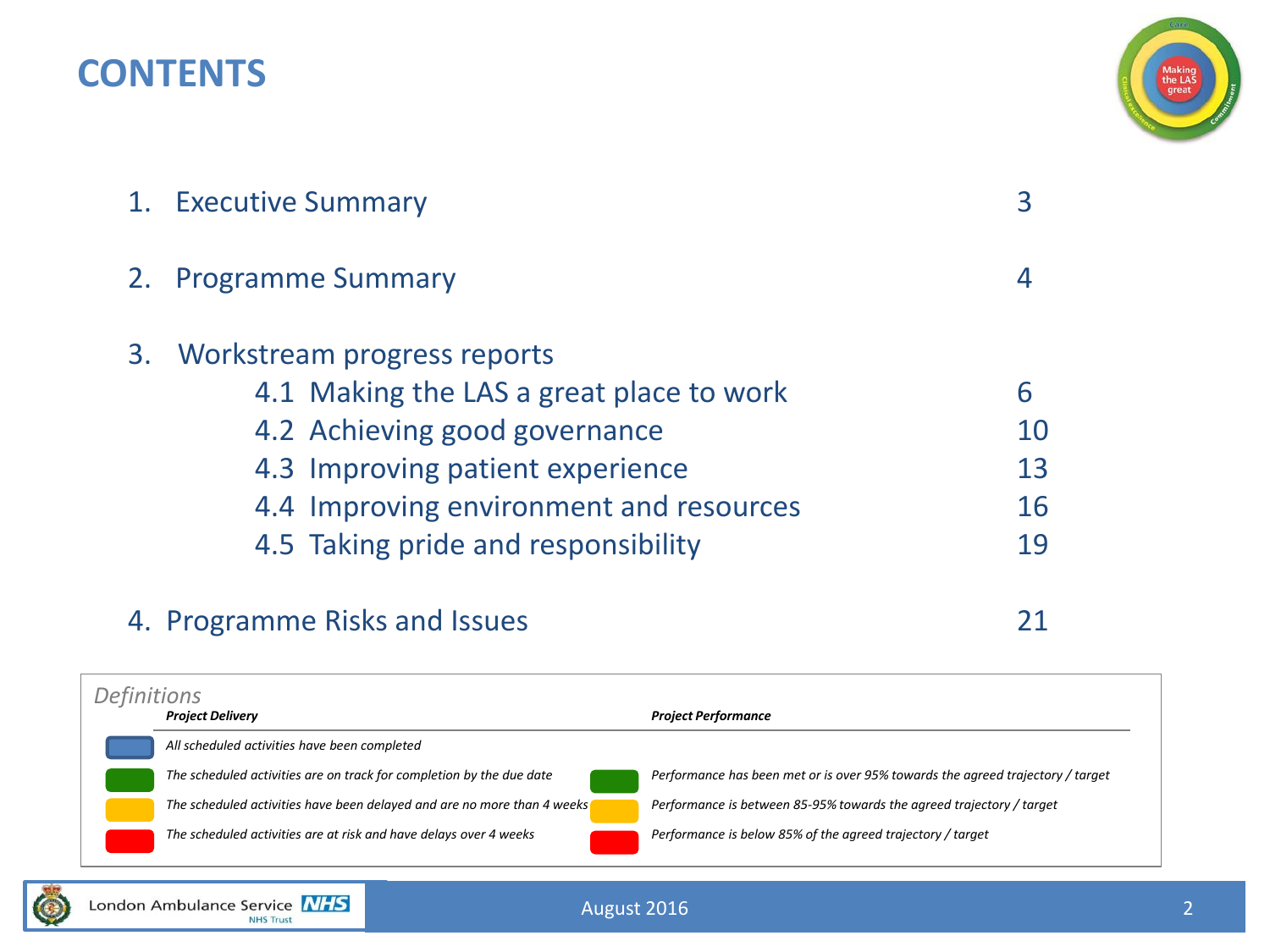### **EXECUTIVE SUMMARY**  August 2016



### **Progress this month**

- There has been a very small number of activities for completion in August, with 100% of scheduled activities completed.
- The CQC carried out an unannounced inspection on the 2<sup>nd</sup> and 3<sup>rd</sup> of August specifically relating to the Warning Notice that was issued. We are still awaiting their report which is expected in September.
- The Trust received notification from the CQC that they will be undertaking an inspection of NHS 111 on 29<sup>th</sup> and 30<sup>th</sup> September 2016.
- The activities that are delayed or reporting at risk relate to:
- The roll out of pan-London process for pre-booking palliative care patients which was due to be delivered at the end of July. This was delayed due to a CQC visit at the pilot site. This roll out is now expected to be delivered in September.

| <b>Theme</b>                        | <b>Executive Director</b> | #<br><b>Complete</b> | %<br><b>Complete</b> | <b>RAG</b> |
|-------------------------------------|---------------------------|----------------------|----------------------|------------|
| Making LAS a great place to work    | Karen Broughton           |                      |                      |            |
| Achieving good governance           | Sandra Adams              | 2/2                  | 100%                 |            |
| Improving patient experience        | <b>Briony Sloper</b>      |                      |                      |            |
| Improving environment and resources | <b>Andrew Grimshaw</b>    |                      |                      |            |
| Taking pride and responsibility     | <b>Fenella Wrigley</b>    |                      |                      |            |

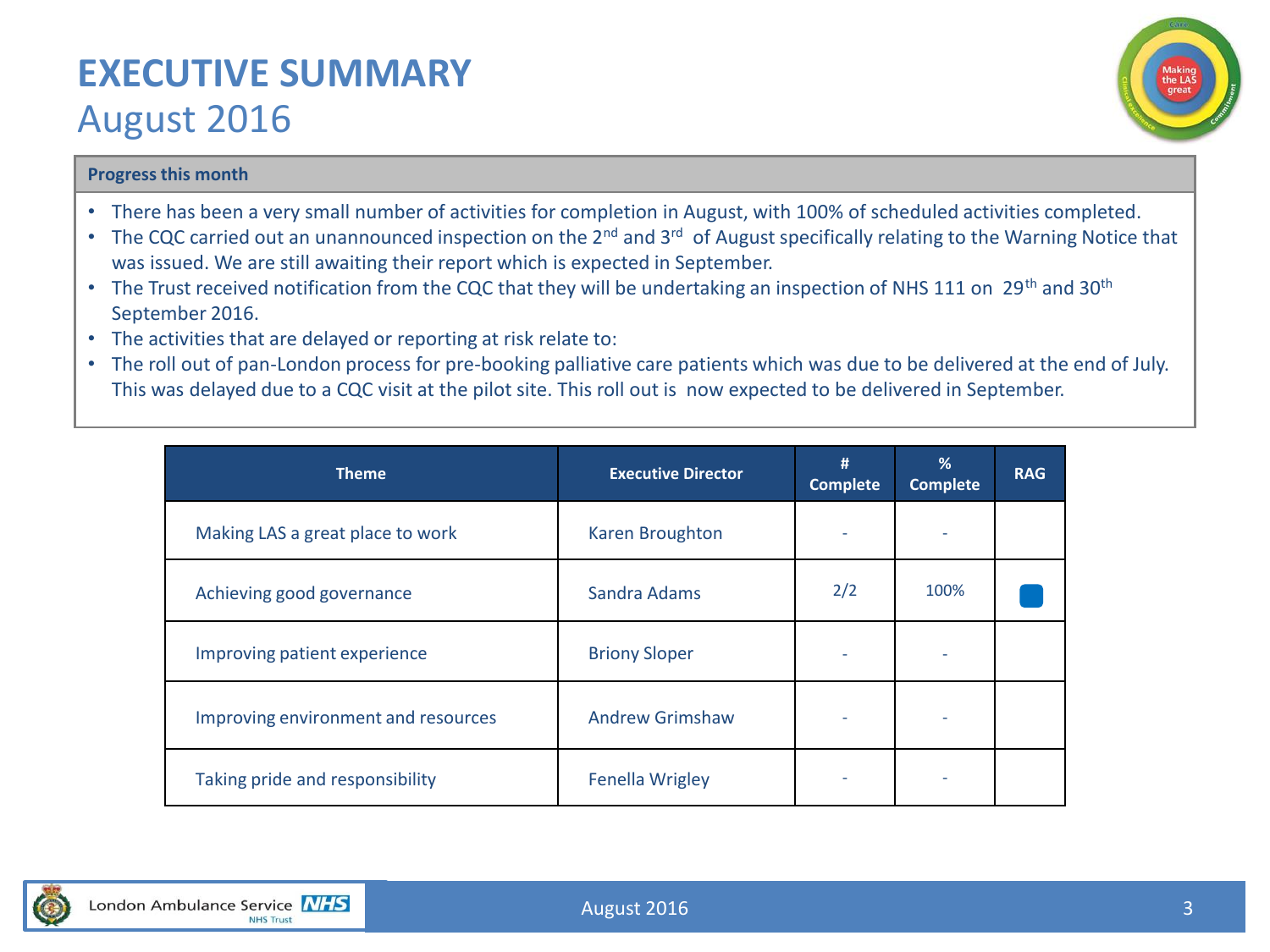### **PROGRAMME SUMMARY** Forecast View



### **Programme:**

- There are 35 activities to be delivered by the end of September 2016 which is high in comparison to previous months. Teams have spent time in August focussing on September deliverables to ensure the successful delivery of these activities.
- Preparation and planning for the CQC inspection of NHS 111 at the end of September. The provider information return (PIR) submission date is set for 1<sup>st</sup> September 2016.
- The development of the QIP assurance framework to deliver an audit plan in preparation for the CQC re-inspection.

|                                              |                                     | <b>Sept 2016</b><br><b>Oct 2016</b> |                 |         |         |               |                 |         |         |
|----------------------------------------------|-------------------------------------|-------------------------------------|-----------------|---------|---------|---------------|-----------------|---------|---------|
| <b>Theme</b>                                 | <b>Executive</b><br><b>Director</b> | Complete                            | <b>On Track</b> | Delayed | At Risk | Complete<br>I | <b>On Track</b> | Delayed | At Risk |
| Making LAS a<br>great place to<br>work       | Karen<br><b>Broughton</b>           |                                     | 7               |         |         |               | 3               |         |         |
| Achieving good<br>governance                 | Sandra<br><b>Adams</b>              |                                     | 10              |         |         |               |                 |         |         |
| Improving<br>patient<br>experience           | <b>Briony</b><br>Sloper             |                                     | 3               |         |         |               | $\overline{2}$  |         |         |
| Improving<br>environment<br>and resources    | Andrew<br>Grimshaw                  |                                     | 8               |         |         |               | 1               |         |         |
| <b>Taking pride</b><br>and<br>responsibility | Fenella<br>Wrigley                  |                                     | $\overline{7}$  |         |         |               | $\mathbf{1}$    |         |         |
|                                              | <b>Total</b>                        |                                     | 35              |         |         |               | 7               |         |         |

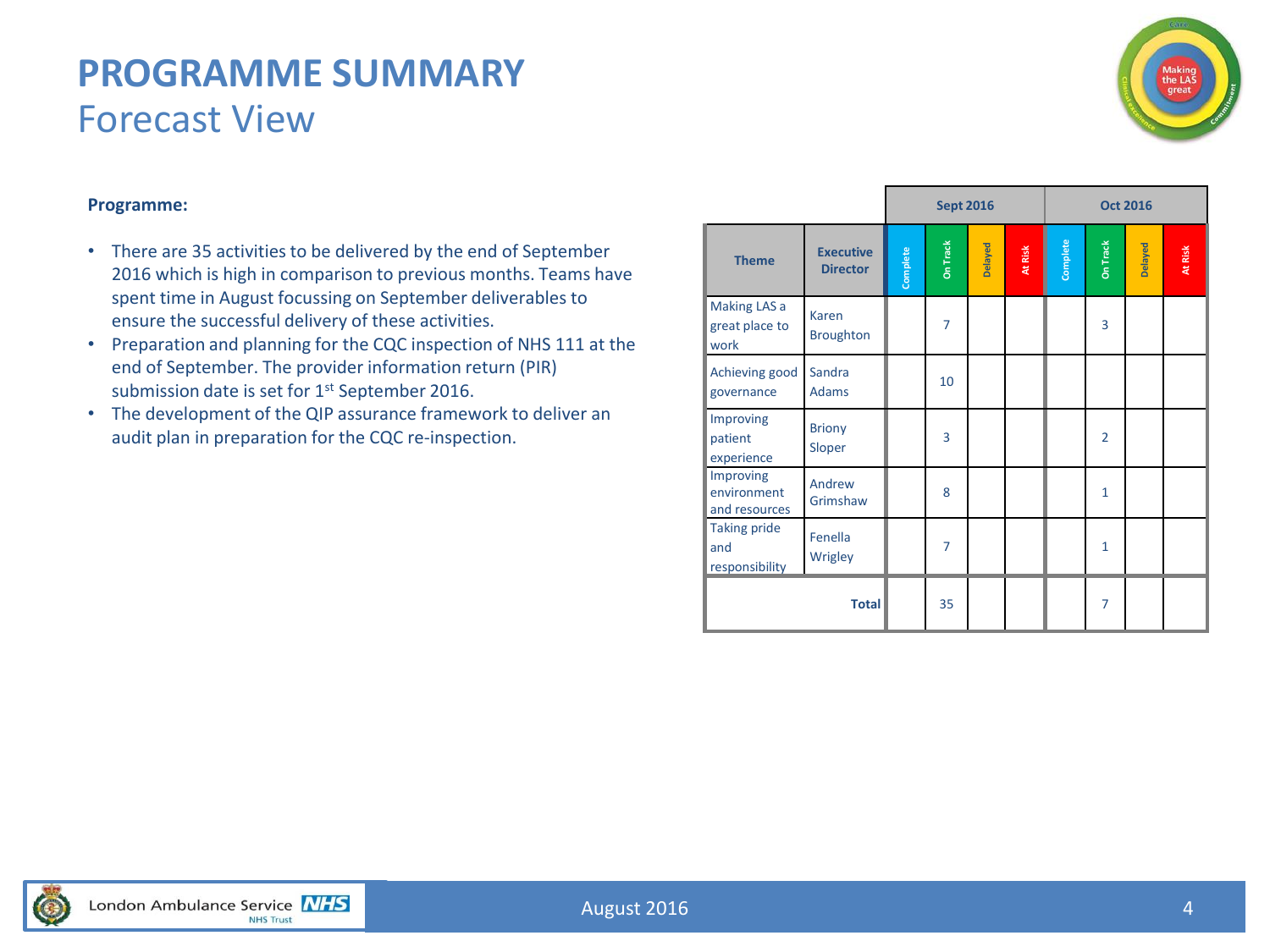

### **WORKSTREAM PROGRESS REPORTS**



London Ambulance Service **NHS** 

August 2016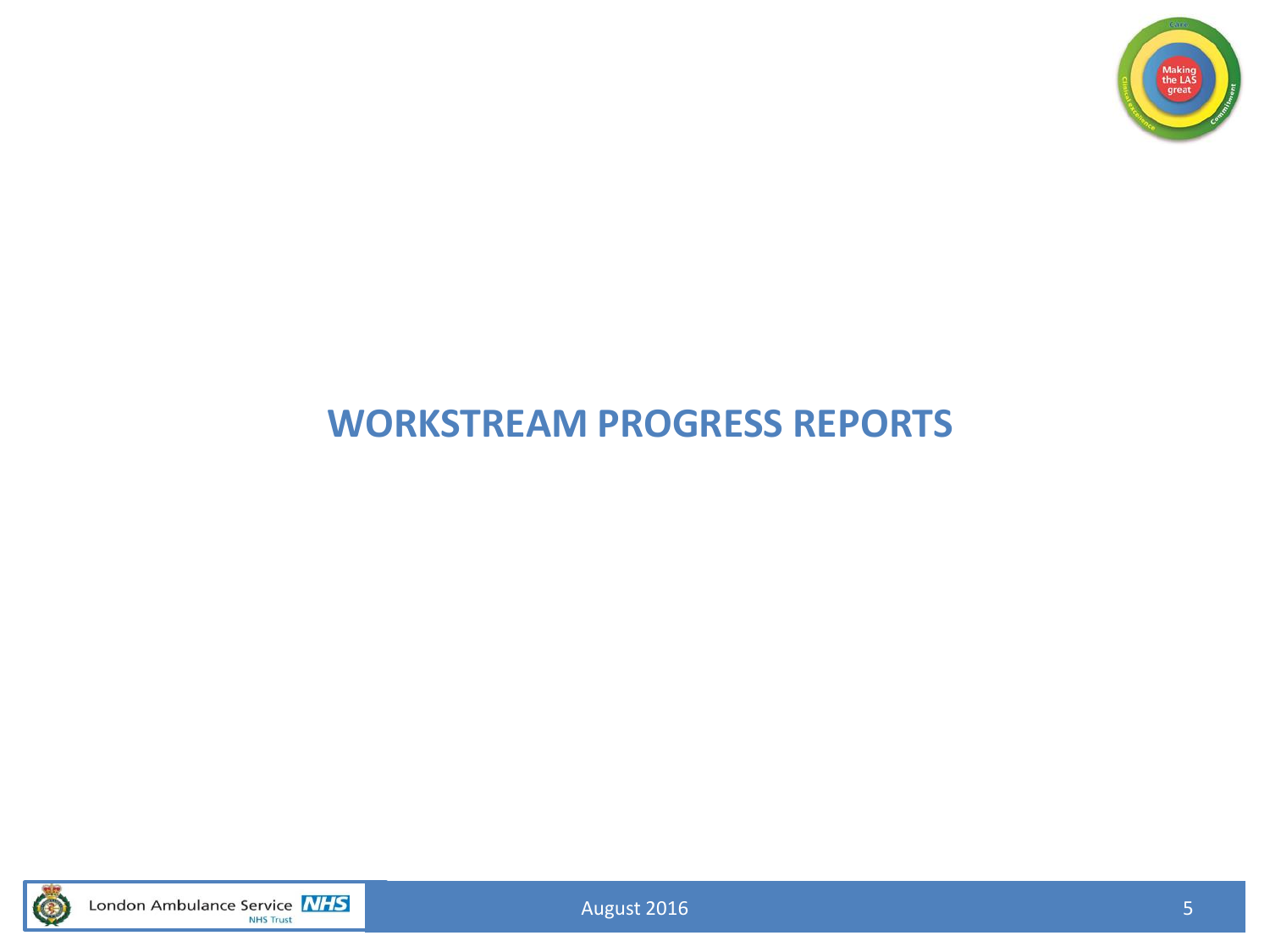### **1| MAKING THE LAS A GREAT PLACE TO WORK** Executive Lead: Karen Broughton



### **Equality and Inclusion**

- Although there are no activities to be delivered in this project during August there has been substantial progress to ensure that deliverables scheduled in September are achieved.
- Existing recruitment and selection training has been reviewed and a revised development session on interview techniques was rolled out to managers in August 2016, which includes content about equality and diversity. In addition, current mandatory equality and inclusion training is under review and following evaluation will determine whether a separate equality and mandatory module should be delivered to managers on a regular basis.
- The interim equality and inclusion manager has worked closely with the Trust lead for developing the staff induction programme, and has made recommendations to improve information provided at induction, relating to equality and diversity.
- The Trust has continued to broaden their interaction with other organisations and groups to understand the equality and diversity issues. Representatives from the Trust have met with the Metropolitan Police to share their knowledge and experience of managing issues of racism in the organisation, and the interim equality and inclusion manager has also met the patients forum, who have made recommendations on a number of patient groups that we should engage with.

### **HIGHLIGHTS THIS MONTH**

### **Advert to Action**

- A new Interim Head of Recruitment has been appointed and commenced, undertaking a full review of the current function.
- Following the partial approval of the change request to realign the completion date for the redesign of the recruitment process, work is currently underway to ensure this is delivered in line with the new deadline.
- A paper was presented to the private session of the Trust Board, detailing the recruitment plan for the remainder of 2016 and the anticipated recruitment target for 2017/18 along with the assumptions undertaken as to the sources for the new recruits.

### **Bullying and Harassment**

- Although there are no activities to be specifically delivered in August for this project, phase three of the bullying and harassment programme has been drafted and focuses on moving the resolution back to local managers to ensure a more timely response.
- A second 'Day in the life of…' event was held with Business Intelligence, NHS 111 and EOC being involved; 20 staff took part in the exercise which is arranged to reduce the perception of silo working through the Trust.

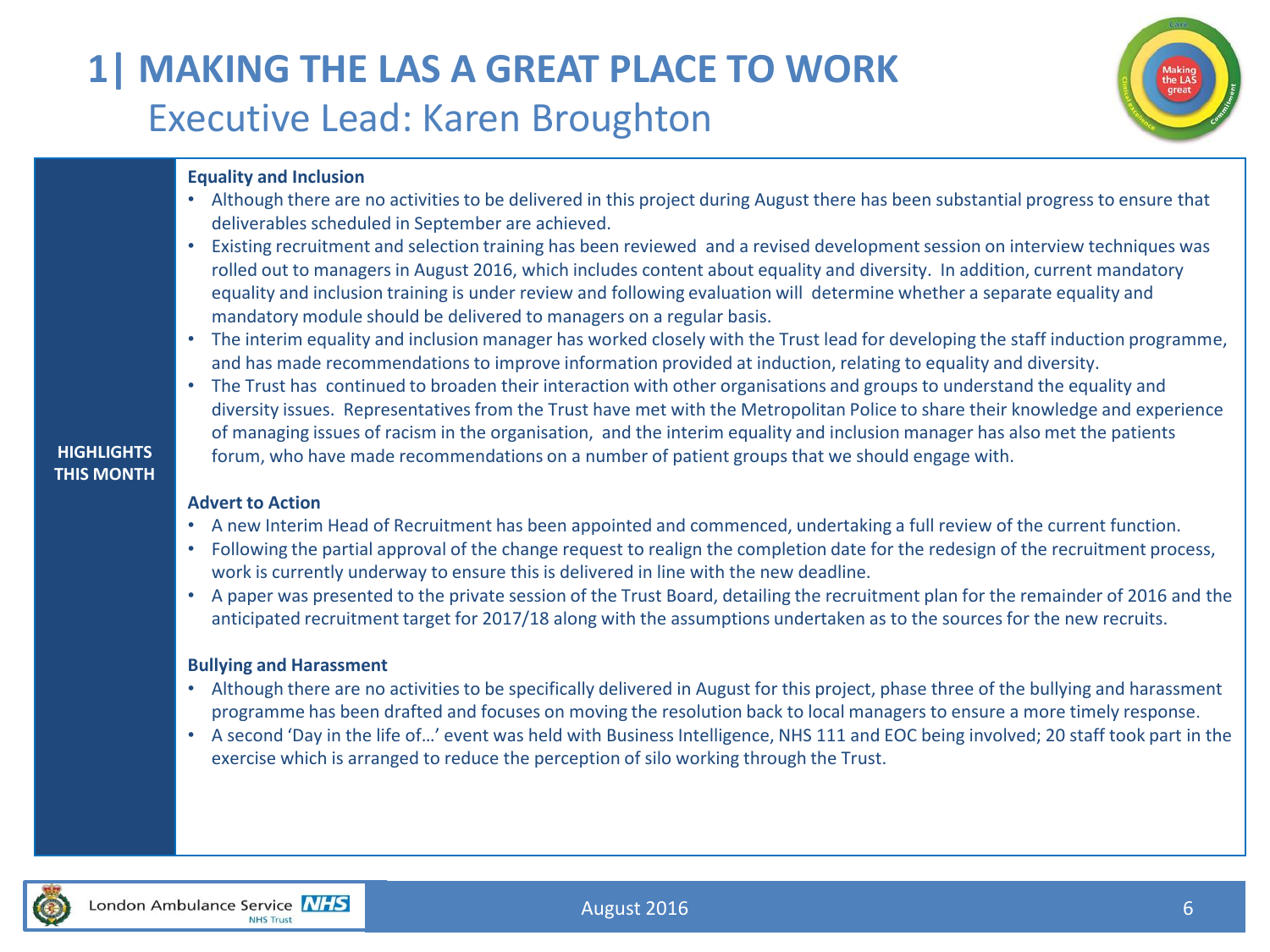### **1| MAKING THE LAS A GREAT PLACE TO WORK** Executive Lead: Karen Broughton



### **Corporate Induction**

- Additional process and content meetings for Induction have been held following the rollout of the new programme. Some sessions have been further reviewed, a new evaluation survey monkey questionnaire is being sent and Recruitment representatives will now be at the opening of each Induction to deal with queries and concerns.
- The ESR/OLM Transformation Project has also mapped Recruitment processes which will further support the Induction and onboarding process.
- Statutory and Mandatory sessions bespoke eLearning content has now been mapped against the national content to define use in the rollout of OLM as well as replace some of the face to face sessions within Induction so content can be further enhanced to support new starters on-boarding to the organisation.

### **Training**

#### **HIGHLIGHTS THIS MONTH**

- All work streams are now underway within the ESR/OLM Project and significant work has been identified within ESR and GRS as a result, ensuring that both systems have mirrored structures and positions are in the correct place.
- Further open NHS Employers/Zeal Supportive Leadership and Management Behaviour courses have been scheduled and content will include identification of behaviours aligned to the Trust's Vision and Values to be developed into a Trust Behaviour Model
- Appraisal / PDR reporting has been transformed by the ESR/OLM Transformation Project Manager and with the aforementioned changes to the hierarchies, structures and positions within the system will only enhance the reporting function when it moves over to ESR from GRS as per the work stream plan
- In line with QIP deadlines courses are now being identified across the Trust with their owners with processes now in place to support adding them to Oracle Learning Management

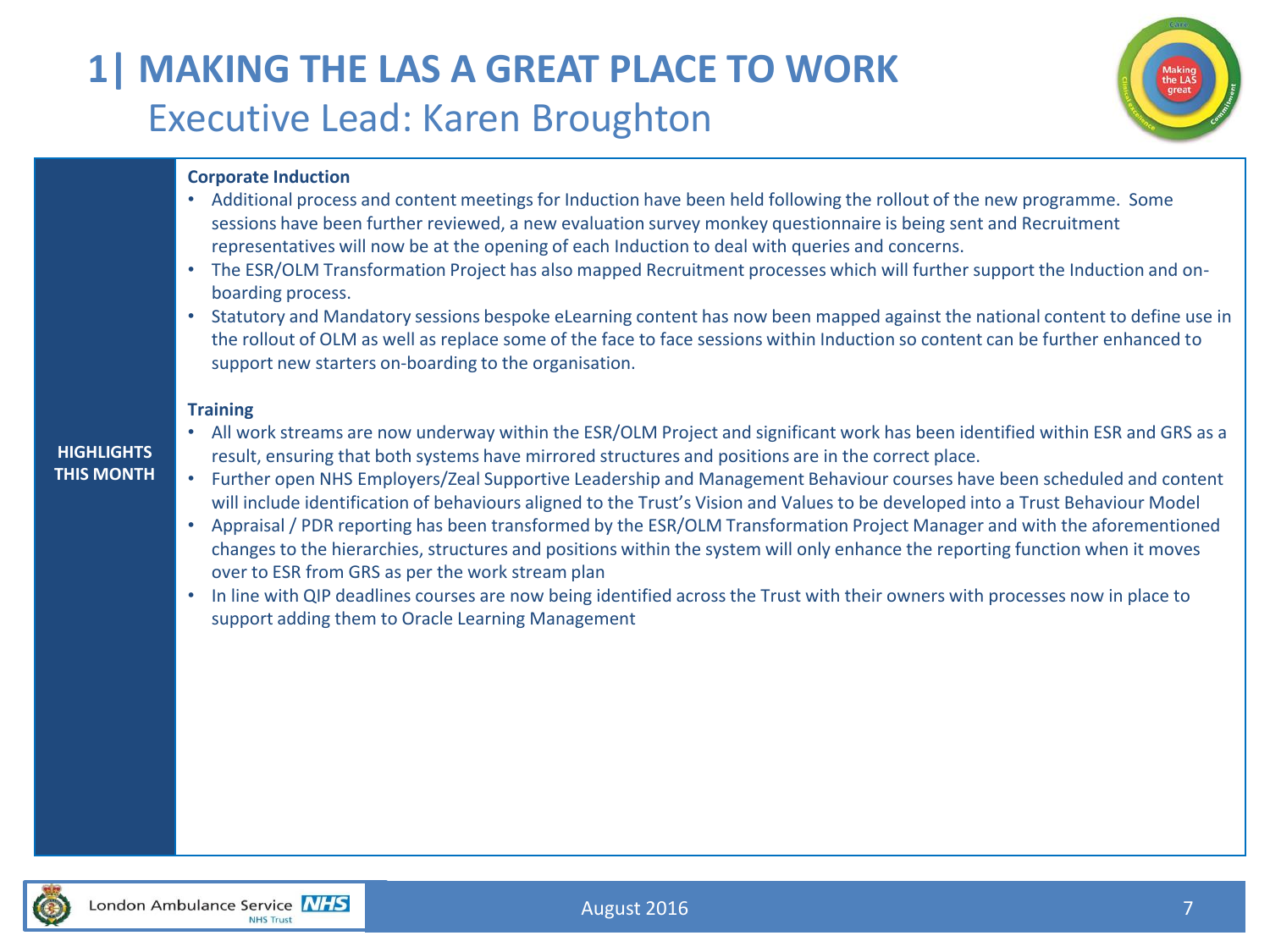### **1| MAKING THE LAS A GREAT PLACE TO WORK** Progress – August 2016



|                                             |                        |  |                 | <b>Aug 2016</b> |                | <b>Outstandin</b>            |
|---------------------------------------------|------------------------|--|-----------------|-----------------|----------------|------------------------------|
| <b>Deliverable</b>                          | <b>Lead</b>            |  | <b>Complete</b> | <b>Delayed</b>  | <b>At Risk</b> |                              |
| <b>Advert to Action</b><br>(Recruitment)    | <b>Julie Cook</b>      |  |                 |                 |                | No milestones due in August. |
| <b>Bullying and Harassment</b>              | Karen Broughton        |  |                 |                 |                |                              |
| <b>Training</b>                             | Karen Broughton        |  |                 |                 |                |                              |
| <b>Equality and Inclusion</b>               | Andrew Buchannan       |  |                 |                 |                |                              |
| <b>Vision and Strategy</b>                  | Karen Broughton        |  |                 |                 |                |                              |
| <b>Supporting Staff</b>                     | Karen Broughton        |  |                 |                 |                |                              |
| Retention                                   | <b>Greg Masters</b>    |  |                 |                 |                |                              |
| Workforce and<br>Organisational Development | <b>Karen Broughton</b> |  |                 |                 |                |                              |

| <b>Aug 2016</b> |                | <b>Outstanding actions</b>   |
|-----------------|----------------|------------------------------|
| <b>Delayed</b>  | <b>At Risk</b> |                              |
|                 |                | No milestones due in August. |
|                 |                |                              |
|                 |                |                              |
|                 |                |                              |
|                 |                |                              |
|                 |                |                              |
|                 |                |                              |
|                 |                |                              |
|                 |                |                              |
|                 |                |                              |

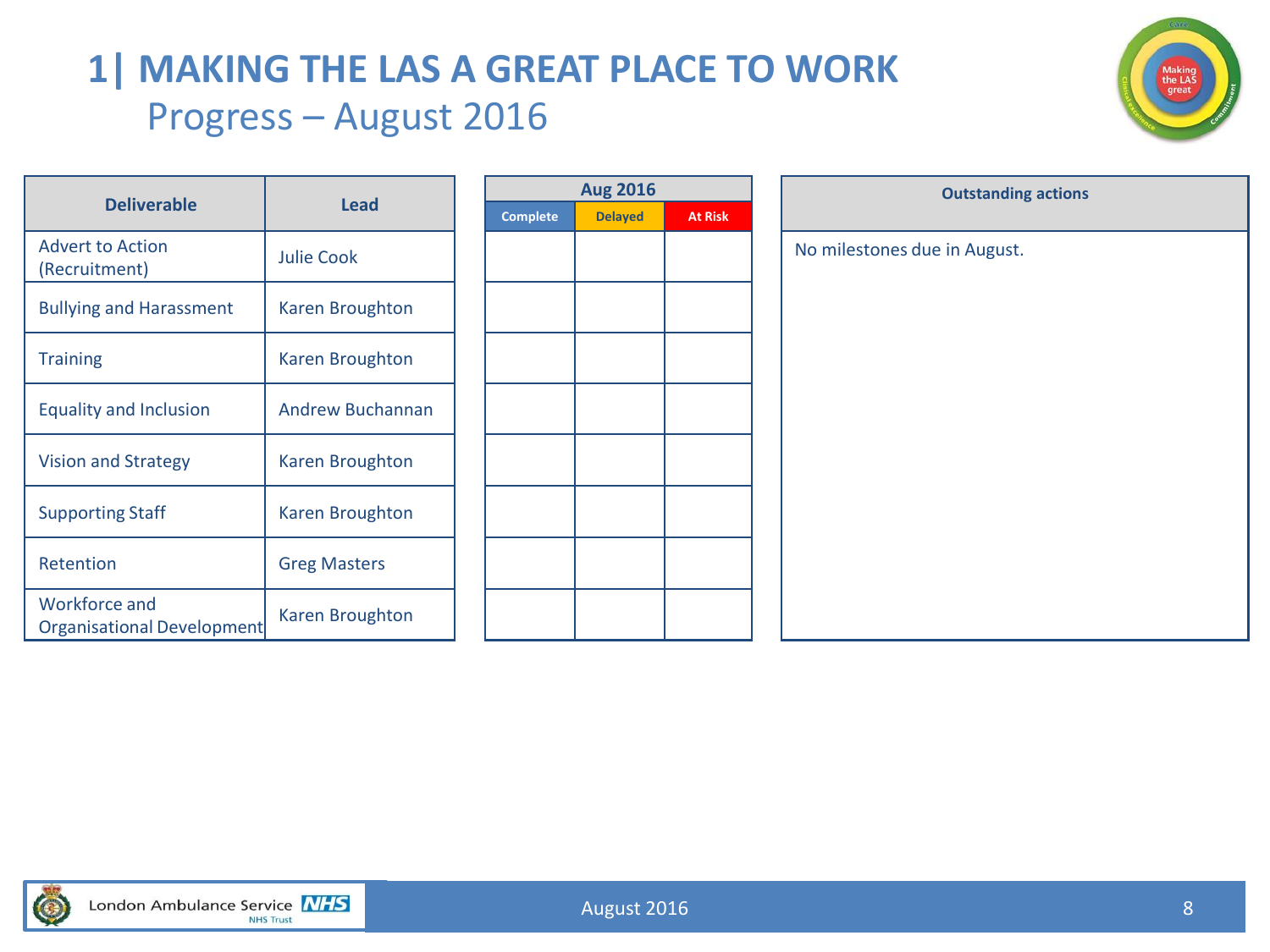### **1| MAKING THE LAS A GREAT PLACE TO WORK** Forecast View



| <b>Focus for next month</b>                                                                                                                                                                                                                                 | <b>Key risks and challenges</b> |
|-------------------------------------------------------------------------------------------------------------------------------------------------------------------------------------------------------------------------------------------------------------|---------------------------------|
| To complete the process mapping and subsequent redesign of the<br>$\bullet$<br>Graduate recruitment pipeline for 2017/18.                                                                                                                                   |                                 |
| Complete and sign off the third phase of bullying and harassment<br>awareness training across the Trust, with further facilitated training<br>courses currently organised in relation to mediation skills and complex<br>allegation investigation training. |                                 |

| <b>Deliverable</b>                                 | <b>Lead</b>             |                 | <b>Sept 2016</b> |                |                | <b>Oct 2016</b> |                 |                |                |  |  |
|----------------------------------------------------|-------------------------|-----------------|------------------|----------------|----------------|-----------------|-----------------|----------------|----------------|--|--|
|                                                    |                         | <b>Complete</b> | <b>On Track</b>  | <b>Delayed</b> | <b>At Risk</b> | Complete        | <b>On Track</b> | <b>Delayed</b> | <b>At Risk</b> |  |  |
| <b>Advert to Action (Recruitment)</b>              | <b>Julie Cook</b>       |                 | $\mathbf{1}$     |                |                |                 |                 |                |                |  |  |
| <b>Bullying and Harassment</b>                     | Karen Broughton         |                 | $\overline{2}$   |                |                |                 |                 |                |                |  |  |
| <b>Training</b>                                    | Karen Broughton         |                 | $\mathbf{1}$     |                |                |                 |                 |                |                |  |  |
| <b>Equality and Inclusion</b>                      | <b>Andrew Buchannan</b> |                 | 3                |                |                |                 |                 |                |                |  |  |
| <b>Vision and Strategy</b>                         | Karen Broughton         |                 |                  |                |                |                 | $\overline{2}$  |                |                |  |  |
| <b>Supporting Staff</b>                            | Karen Broughton         |                 |                  |                |                |                 |                 |                |                |  |  |
| Retention                                          | <b>Greg Masters</b>     |                 |                  |                |                |                 |                 |                |                |  |  |
| <b>Workforce and Organisational</b><br>Development | Karen Broughton         |                 |                  |                |                |                 | $\mathbf{1}$    |                |                |  |  |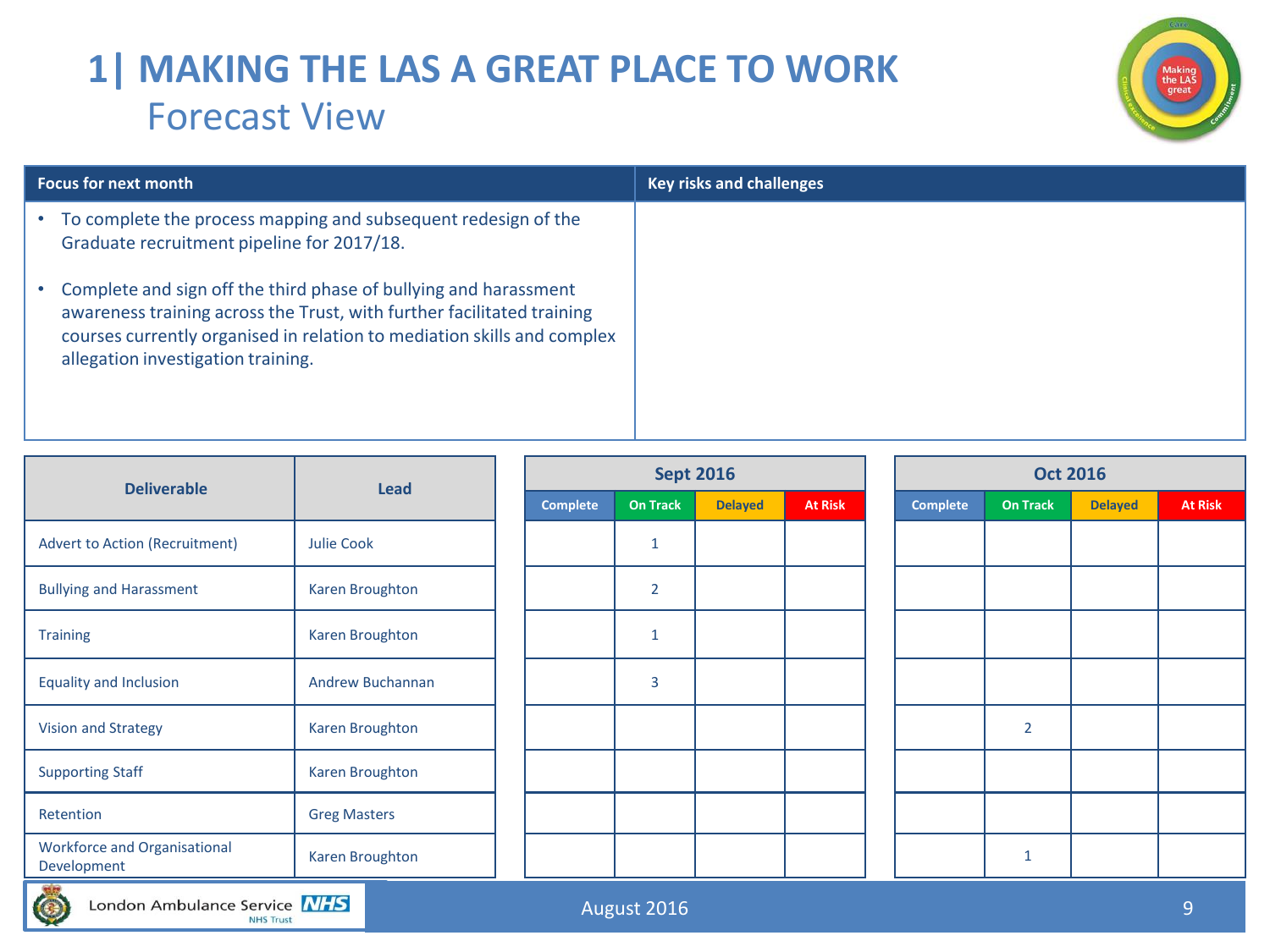# **2| ACHIEVING GOOD GOVERNANCE** Executive Lead: Sandra Adams



### **Improving Incident Reporting**

• The August Health & Safety newsletter was published on time and highlighted the way in which we audit our premises to ensure that they are fit for purpose, safe and well managed. A year planner has also been written identifying the main topics for each Health & Safety newsletter until the end of 2016/17. The year planner also identifies how ad hoc items will be identified each month through Datix reports, relevant items in the media or changes in legislation or local guidance.

### **Policies & Guidance**

• The Policy Monitoring & Approval Group (PMAG) met on  $3^{rd}$  August to review and approve eight policies. The group also discussed and agreed which policies would be updated in time for the September meeting. The group has now met three times and has already made significant progress on reducing the number of out of date policies and will continue to do so going forward until all policies are up to date.

#### **Listening to Patients**

#### **HIGHLIGHTS THIS MONTH**

• Based on feedback from colleagues, audits have been undertaken by Fleet & Logistics to identify if there are stations where patient information leaflets are not routinely being put on ambulances. Where the audit identified gaps these are being addressed by the DDO for Fleet & Logistics and the Contract Manager for the Make Ready Service. Further audits will be undertaken to ensure that these gaps have been addressed.



August 2016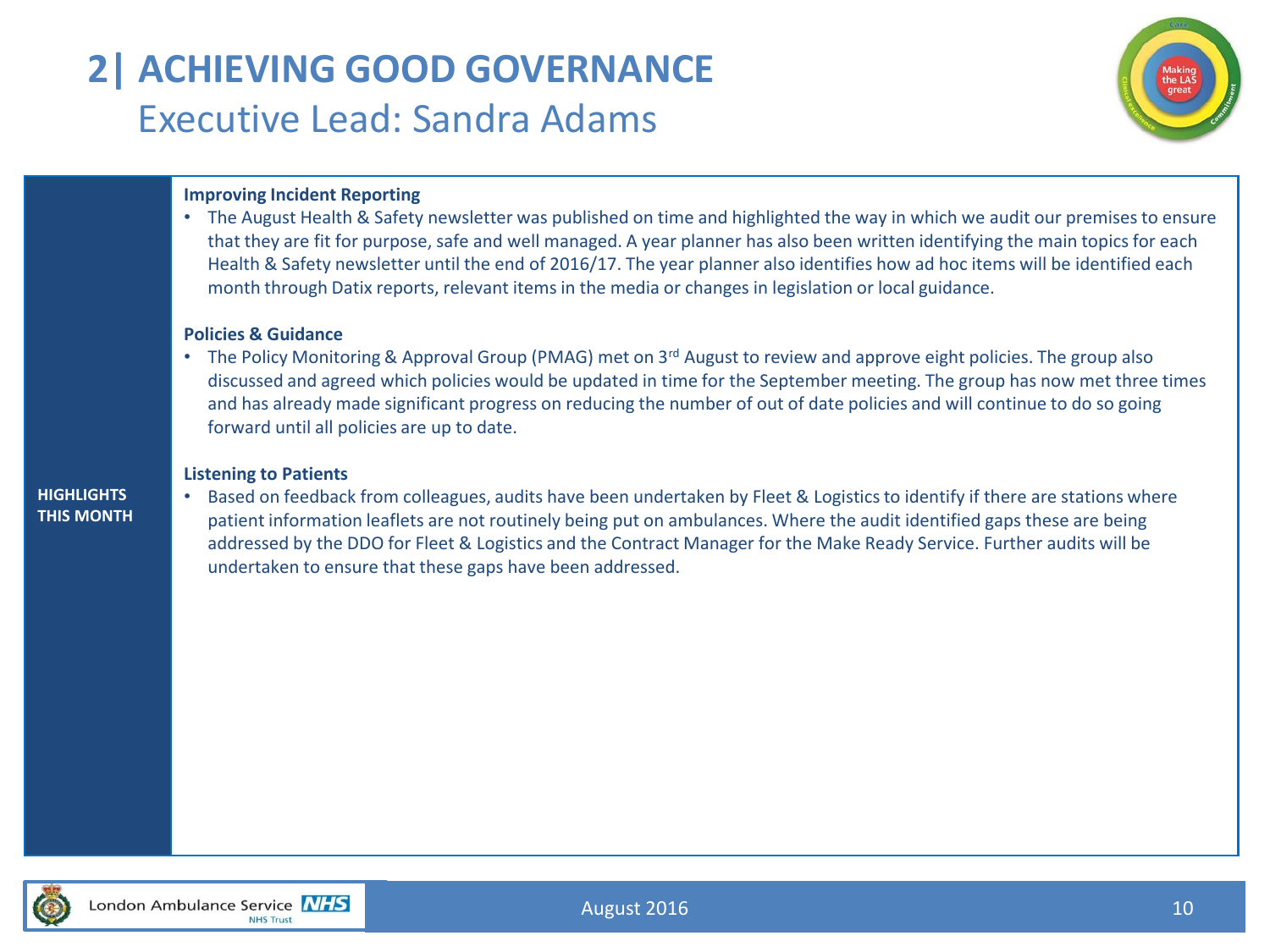### **2| ACHIEVING GOOD GOVERNANCE** Progress – August 2016



| <b>Deliverable</b>                                                | Lead                   | Comp |
|-------------------------------------------------------------------|------------------------|------|
| <b>Risk Management</b>                                            | Sandra Adams           |      |
| Capability and capacity of<br>Health, Safety and Risk<br>function | Sandra Adams           |      |
| Improving incident<br>reporting                                   | Sandra Adams           | 1    |
| <b>Duty of Candour</b>                                            | Sandra Adams           |      |
| <b>Operational planning</b>                                       | Paul Woodrow           |      |
| Listening to patients                                             | <b>Fenella Wrigley</b> |      |
| <b>Blue light collaboration</b>                                   | <b>Karen Broughton</b> |      |
| <b>CQC</b> reinspection                                           | <b>Fionna Moore</b>    |      |
| <b>Business intelligence</b><br>systems                           | <b>Jill Patterson</b>  |      |
| <b>Internal audit</b>                                             | Sandra Adams           |      |
| Policy and guidance review                                        | Sandra Adams           | 1    |

| <b>Aug 2016</b> |                |                |  |  |  |  |  |  |  |
|-----------------|----------------|----------------|--|--|--|--|--|--|--|
| <b>Complete</b> | <b>Delayed</b> | <b>At Risk</b> |  |  |  |  |  |  |  |
|                 |                |                |  |  |  |  |  |  |  |
|                 |                |                |  |  |  |  |  |  |  |
|                 |                |                |  |  |  |  |  |  |  |
|                 |                |                |  |  |  |  |  |  |  |
| $\mathbf{1}$    |                |                |  |  |  |  |  |  |  |
|                 |                |                |  |  |  |  |  |  |  |
|                 |                |                |  |  |  |  |  |  |  |
|                 |                |                |  |  |  |  |  |  |  |
|                 |                |                |  |  |  |  |  |  |  |
|                 |                |                |  |  |  |  |  |  |  |
|                 |                |                |  |  |  |  |  |  |  |
|                 |                |                |  |  |  |  |  |  |  |
|                 |                |                |  |  |  |  |  |  |  |
|                 |                |                |  |  |  |  |  |  |  |
|                 |                |                |  |  |  |  |  |  |  |
|                 |                |                |  |  |  |  |  |  |  |
|                 |                |                |  |  |  |  |  |  |  |
|                 |                |                |  |  |  |  |  |  |  |
| 1               |                |                |  |  |  |  |  |  |  |

| Aug 2016       |         | <b>Outstanding actions</b> |  |
|----------------|---------|----------------------------|--|
| <b>Delayed</b> | At Risk |                            |  |
|                |         |                            |  |
|                |         |                            |  |
|                |         |                            |  |
|                |         |                            |  |
|                |         |                            |  |
|                |         |                            |  |
|                |         |                            |  |
|                |         |                            |  |
|                |         |                            |  |
|                |         |                            |  |
|                |         |                            |  |
|                |         |                            |  |
|                |         |                            |  |
|                |         |                            |  |
|                |         |                            |  |
|                |         |                            |  |
|                |         |                            |  |
|                |         |                            |  |
|                |         |                            |  |
|                |         |                            |  |
|                |         |                            |  |

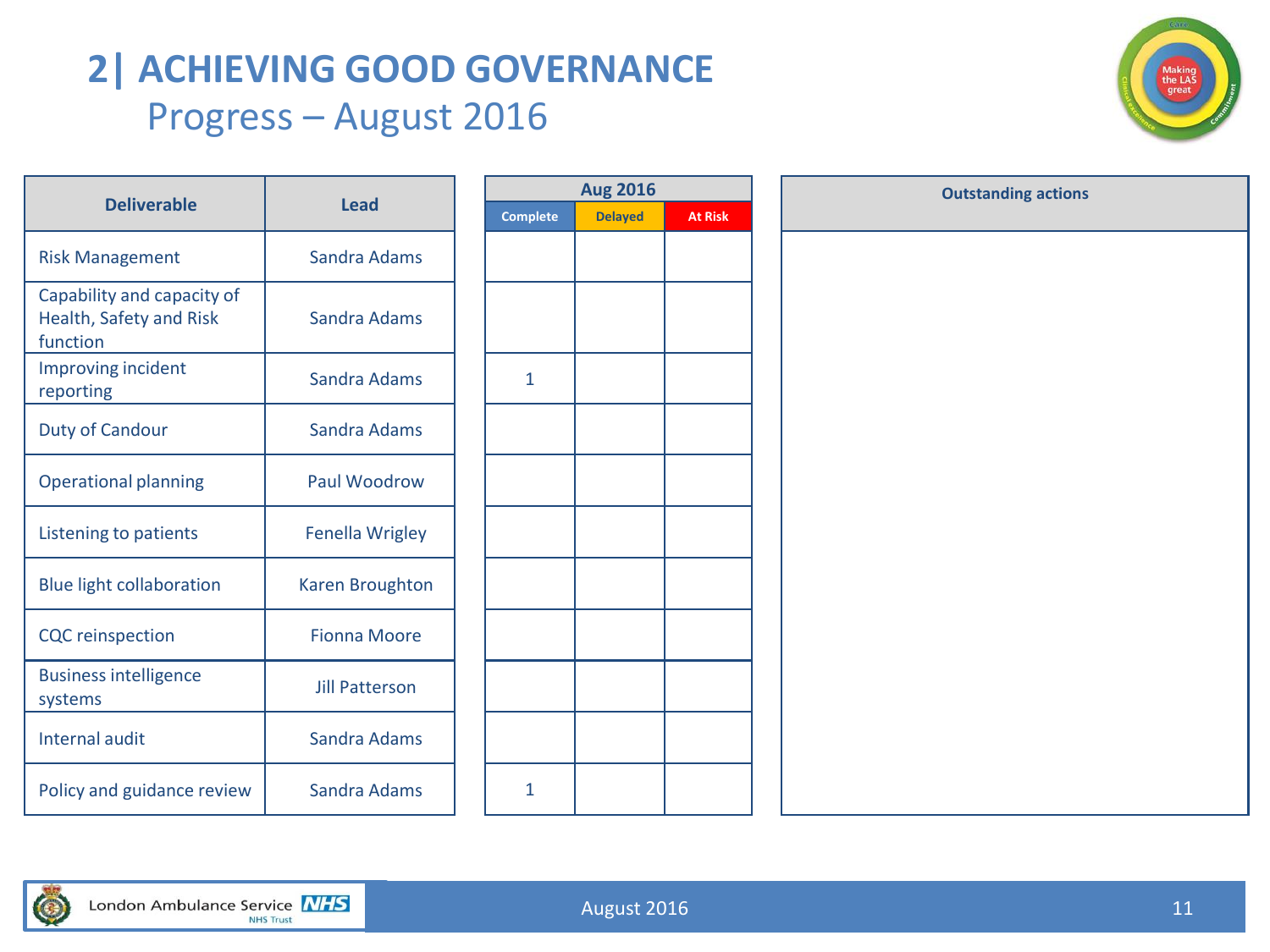# **2| ACHIEVING GOOD GOVERNANCE** Forecast View



### • The majority of actions for September are on track or complete and focus will be on ensuring these do not slip.

**Focus for next month Key risks and challenges**

- There is a probable delay to the full implementation of the Rest Break and Out of Service Policy: The rest break policy is currently in its first draft following a review of agreements in place at other Trusts. Talks are currently on going with the Trust Board and Executive Leadership Team as to how to proceed with the required negotiations. The Trust Board were fully updated by the Directors of Operations and Transformation, Strategy and Workforce during its private session this month in relation to the required actions.
- The Out of Service Policy has been re-written but implementation has been delayed pending further comments from senior ops colleagues.

|                                                                |                     |  |                 | <b>Sept 2016</b> |                |                | <b>Oct 2016</b> |                 |                |                |
|----------------------------------------------------------------|---------------------|--|-----------------|------------------|----------------|----------------|-----------------|-----------------|----------------|----------------|
| <b>Deliverable</b>                                             | <b>Lead</b>         |  | <b>Complete</b> | <b>On Track</b>  | <b>Delayed</b> | <b>At Risk</b> | <b>Complete</b> | <b>On Track</b> | <b>Delayed</b> | <b>At Risk</b> |
| <b>Risk Management</b>                                         | Sandra Adams        |  |                 | 1                |                |                |                 |                 |                |                |
| Capability and capacity of Health,<br>Safety and Risk function | Sandra Adams        |  |                 |                  |                |                |                 |                 |                |                |
| Improving incident reporting                                   | Sandra Adams        |  | $\mathbf{1}$    | $\mathbf{1}$     |                |                |                 | 1               |                |                |
| Duty of Candour                                                | Sandra Adams        |  |                 | 1                |                |                |                 |                 |                |                |
| <b>Operational planning</b>                                    | Paul Woodrow        |  |                 |                  | $\mathbf{1}$   |                |                 |                 |                |                |
| Listening to patients                                          | Fenella Wrigley     |  |                 |                  |                |                |                 |                 |                |                |
| <b>Blue light collaboration</b>                                | Karen Broughton     |  |                 |                  |                |                |                 |                 |                |                |
| <b>CQC</b> reinspection                                        | <b>Fionna Moore</b> |  |                 | 1                |                |                |                 |                 |                |                |
| <b>Business intelligence systems</b>                           | Jill Patterson      |  |                 |                  |                |                |                 |                 |                |                |
| Internal audit                                                 | Sandra Adams        |  |                 | 1                |                |                |                 |                 |                |                |
| Policy and guidance review                                     | Sandra Adams        |  | $\mathbf{1}$    |                  |                |                |                 |                 |                |                |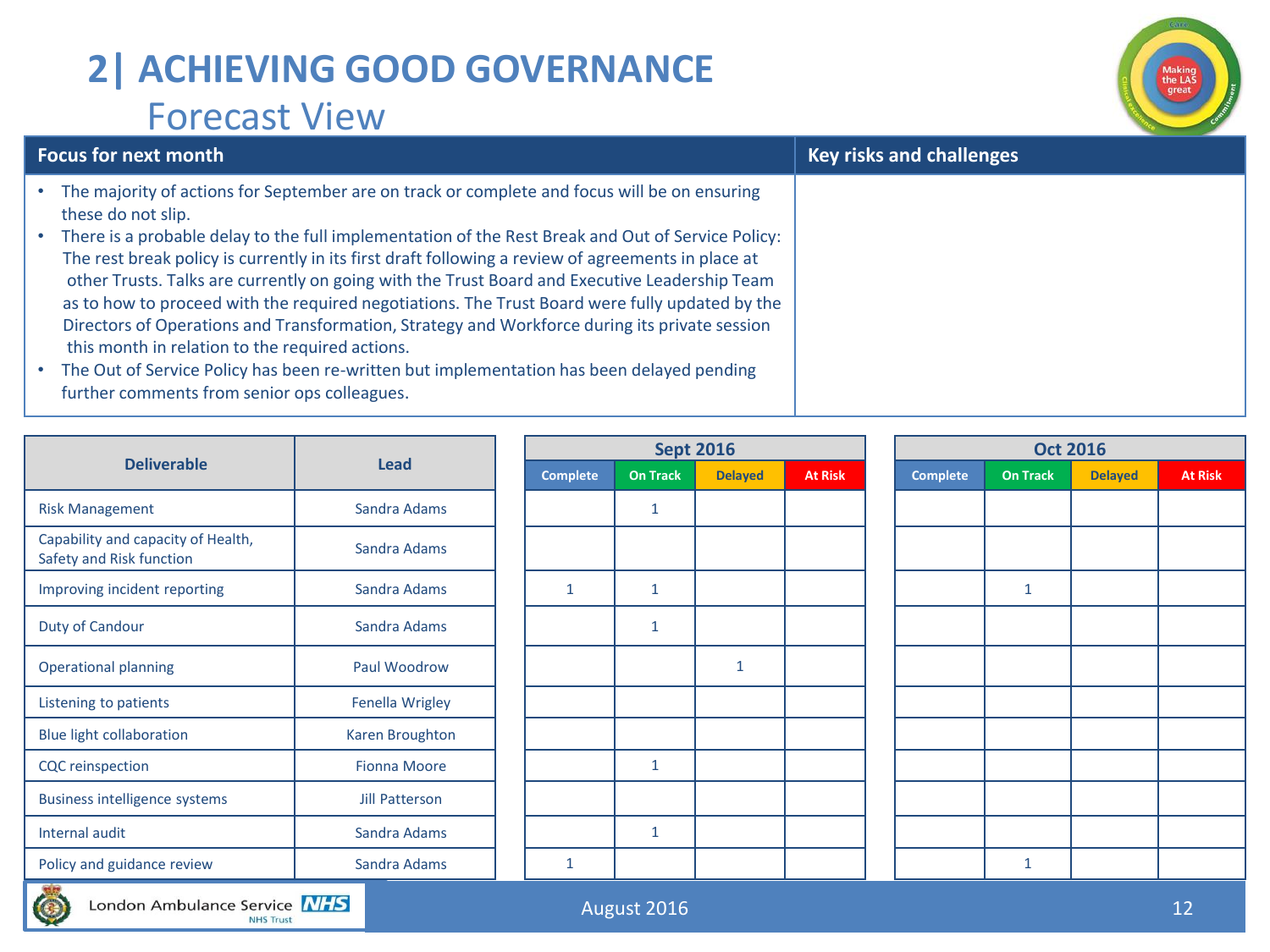## **3| IMPROVING PATIENT EXPERIENCE** Executive Lead: Briony Sloper



### **Patient Transport Service - Non Emergency Transport Service (NETS)**

The roll out of the pan London process for pre-booking palliative care pilot was delayed due to the CQC visit at the pilot hospice. Discussion with the pilot site continued in preparation to agree a start date that would not impact on any subsequent milestone. However, a number of clinical queries have arisen which we are aiming to resolve by 9<sup>th</sup> September. We envisage starting the training on the system (pre-booking) week commencing 12/9/16 with a "go live" date scheduled for week commencing 19th September.

### **Meeting people's needs**

### **HIGHLIGHTS THIS MONTH**

Mental health – There has been continued communication on mental health continuing professional development and courses have continued to be rolled out throughout August.

Bariatric - A "show and tell "workshop was held on 10<sup>th</sup> August with suppliers of potentially suitable specialist equipment. The workshop was followed by a further review of potential options by the Bariatric working group.

The team also went to Ashford to review the South East Coast Ambulance Service bariatric model to support the development of options for the London Ambulance Service.

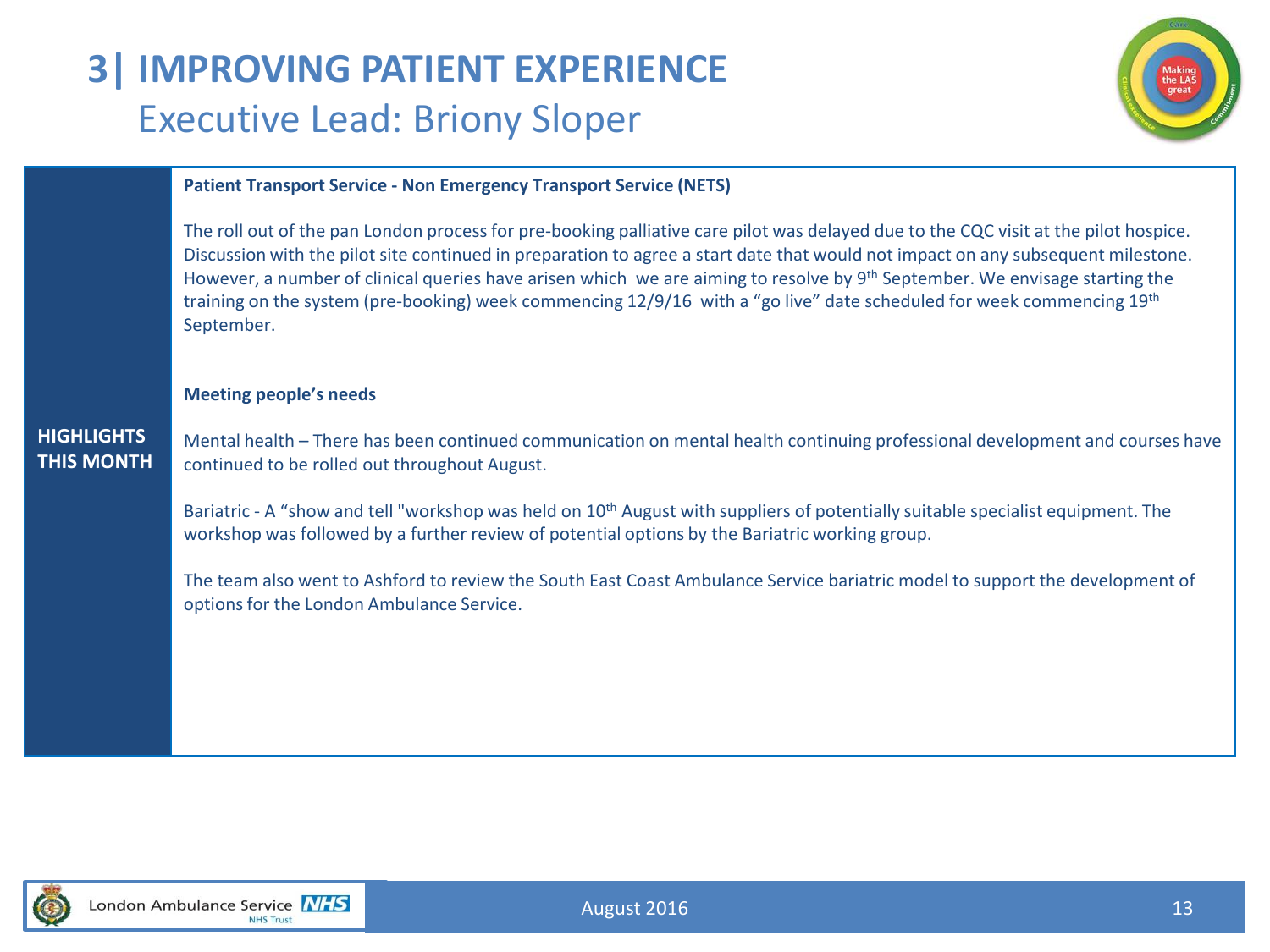### **3| IMPROVING PATIENT EXPERIENCE** Progress – August 2016



| <b>Deliverable</b>                         | Lead                                 |  |
|--------------------------------------------|--------------------------------------|--|
| <b>Patient Transport Service</b><br>(NETS) | Paul Woodrow                         |  |
| Meeting peoples needs                      | <b>Briony Sloper/Paul</b><br>Woodrow |  |
| <b>Response Times</b>                      | Paul Woodrow                         |  |
| Learning from experiences                  | <b>Briony Sloper</b>                 |  |

|                 | <b>August 2016</b> |                |
|-----------------|--------------------|----------------|
| <b>Complete</b> | <b>Delayed</b>     | <b>At Risk</b> |
|                 | 1                  |                |
|                 |                    |                |
|                 |                    |                |
|                 |                    |                |
|                 |                    |                |
|                 |                    |                |
|                 |                    |                |
|                 |                    |                |
|                 |                    |                |
|                 |                    |                |
|                 |                    |                |
|                 |                    |                |

**August 2016 Outstanding actions** There has been a delay in the rolling out of the prebooking palliative care patients pilot which we are aiming to resolved by 9/9/16. An expected start date for training is 12/9/16 with the pilot starting week 19/9/16.



London Ambulance Service NHS **NHS Trust**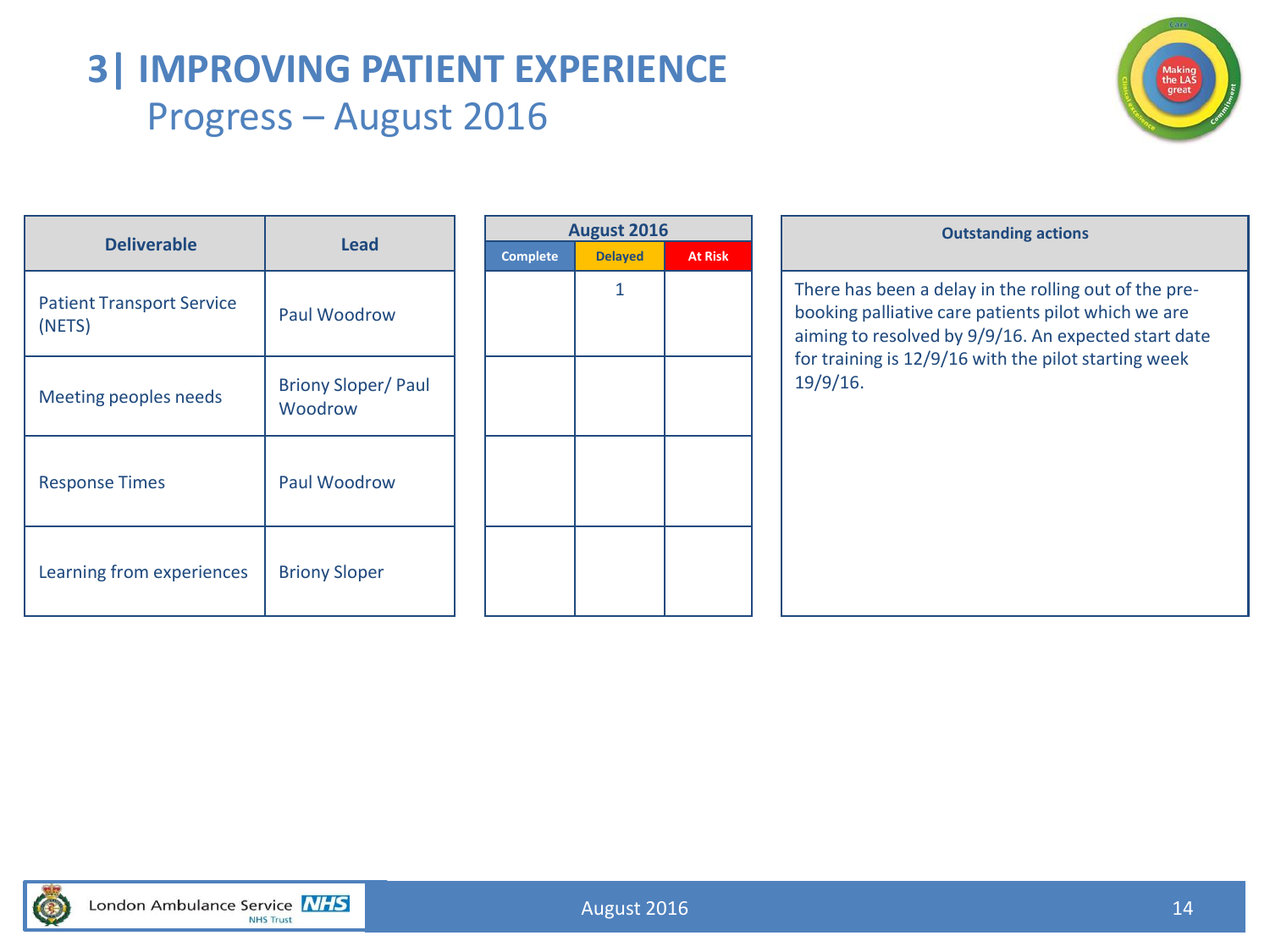# **3| IMPROVING PATIENT EXPERIENCE** Forecast View



|                                                                                                                                                                                                                                                                                                                                                | <b>Key risks and challenges</b> |
|------------------------------------------------------------------------------------------------------------------------------------------------------------------------------------------------------------------------------------------------------------------------------------------------------------------------------------------------|---------------------------------|
| The will be a continued effort to ensure the NETS pilot goes live for-<br>$\bullet$<br>pre-booking palliative care patients in early September so that the<br>learning from this pilot can be implemented. As there has been a slight<br>delay on this deliverable it is expected that the review will now be<br>carried out in early October. |                                 |

| <b>Deliverable</b>               | Lead                             |          | <b>Sept 2016</b>         |                |                | <b>Oct 2016</b> |                 |                |                |  |  |
|----------------------------------|----------------------------------|----------|--------------------------|----------------|----------------|-----------------|-----------------|----------------|----------------|--|--|
|                                  |                                  | Complete | <b>On Track</b>          | <b>Delayed</b> | <b>At Risk</b> | Complete        | <b>On Track</b> | <b>Delayed</b> | <b>At Risk</b> |  |  |
| Patient Transport Service (NETS) | Paul Woodrow                     |          |                          |                |                |                 |                 |                |                |  |  |
| Meeting peoples needs            | Fenella Wrigley/ Paul<br>Woodrow |          |                          |                |                |                 |                 |                |                |  |  |
| <b>Response Times</b>            | Paul Woodrow                     |          | $\overline{\phantom{a}}$ |                |                |                 |                 |                |                |  |  |
| Learning from experiences        | Fenella Wrigley                  |          |                          |                |                |                 |                 |                |                |  |  |

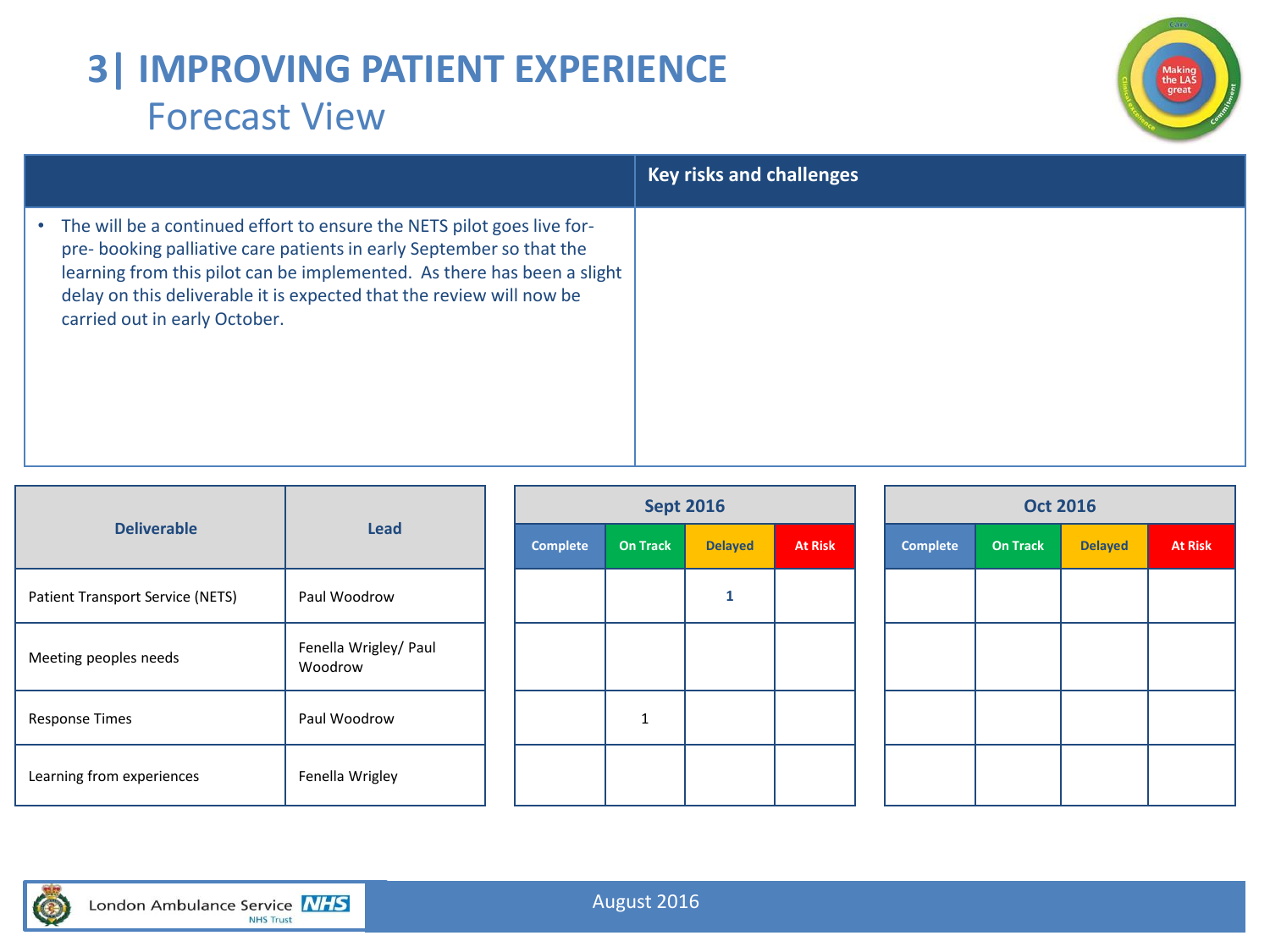# **4| IMPROVE ENVIRONMENT AND RESOURCES** Executive Lead: Andrew Grimshaw



### **Information Management &Technology**

• A progress report detailing the mobile device trials has been submitted to ELT containing the option to accelerate the delivery of the CQUIN. A business case is currently being prepared for a full roll out by the end the end of the financial year. This will be dependent on securing additional capital funds from NHS England.

#### **Vehicle Make Ready**

- Two stakeholder meetings were carried out this month with Hanwell and Hillingdon staff. There are further meetings scheduled to occur in early September with Fulham and Brent staff members.
- The final draft roll out schedule has been developed with improved service offerings; this will be delivered to all hub sites by the end of March 2017.

#### **Vehicle Procurement**

**HIGHLIGHTS THIS MONTH**

> • There has been continued work with Fast Response Unit (FRU) suppliers to deliver vehicles in accordance with the revised production plan. We expect to complete the procurement of all sixty vehicles by the end of September as planned.

### **HART Recruitment – Standing Item**

• The Trust has 85 whole time equivalent staff members in post against a establishment of 84 which is the National NARU specification. The final four new staff commenced their national training on 1st August and are due to complete their full core training by September 2016.

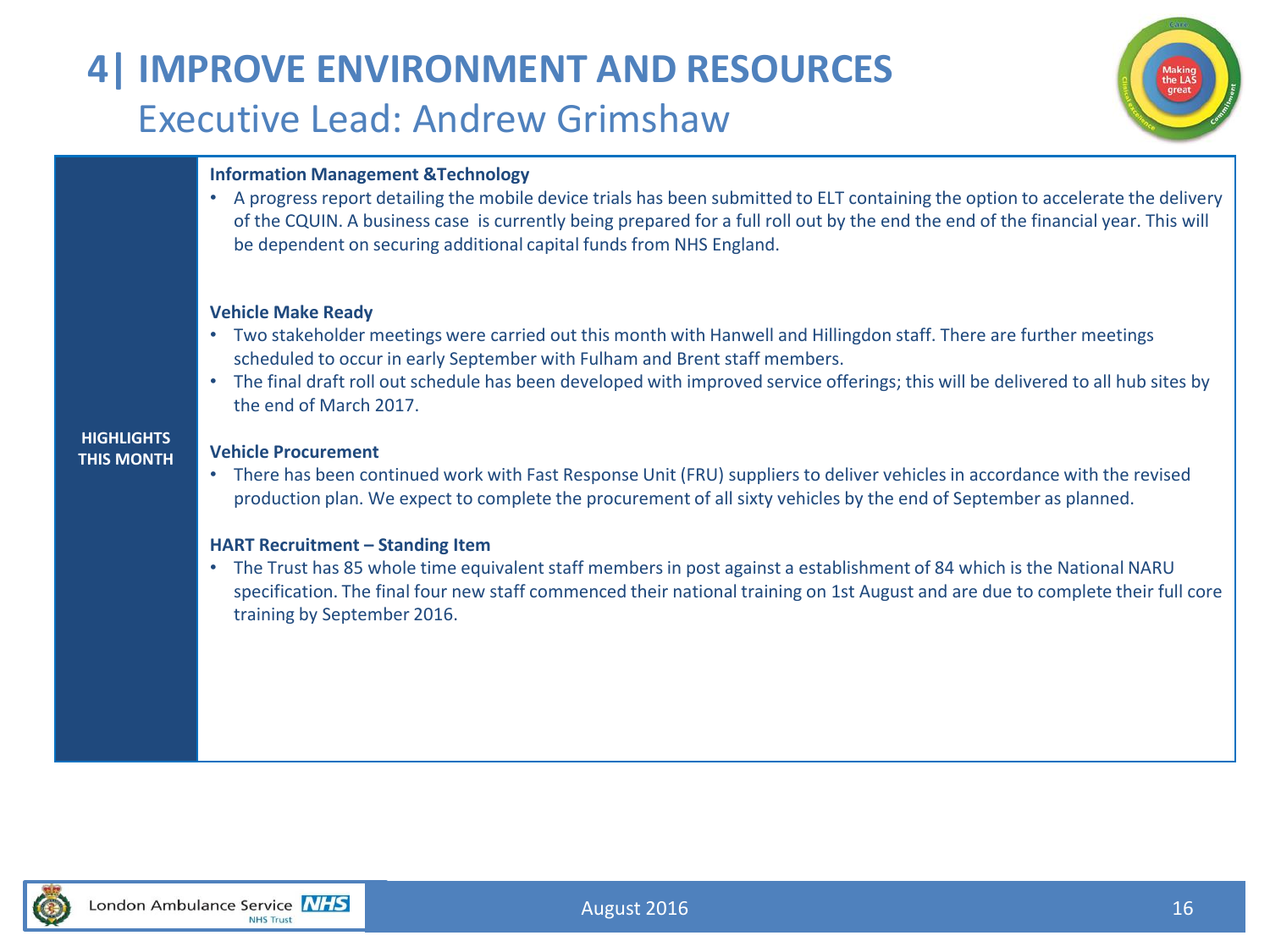# **4| IMPROVE ENVIRONMENT AND RESOURCES** Progress – August 2016



|                                                 |                                          | August 2016 |                 |                |                | <b>Outstanding ac</b>                     |
|-------------------------------------------------|------------------------------------------|-------------|-----------------|----------------|----------------|-------------------------------------------|
| <b>Deliverable</b>                              | <b>Lead</b>                              |             | <b>Complete</b> | <b>Delayed</b> | <b>At Risk</b> |                                           |
| Fleet / Vehicle Preparation                     | <b>Andrew Grimshaw</b>                   |             |                 |                |                | No milestones due for August<br>$\bullet$ |
| Information Management and<br><b>Technology</b> | <b>Andrew Grimshaw</b>                   |             |                 |                |                |                                           |
| Infection prevention and<br>control             | Fenella Wrigley                          |             |                 |                |                |                                           |
| <b>Facilities and Estates</b>                   | Sandra Adams                             |             |                 |                |                |                                           |
| <b>Resilience functions</b>                     | Paul Woodrow                             |             |                 |                |                |                                           |
| <b>Operations Management</b>                    | Paul Woodrow                             |             |                 |                |                |                                           |
| Improving operational<br>productivity           | Paul Woodrow                             |             |                 |                |                |                                           |
| Cost improvement programme                      | <b>Andrew Grimshaw</b>                   |             |                 |                |                |                                           |
| Frontline equipment and<br>uniforms             | Paul Woodrow /<br><b>Andrew Grimshaw</b> |             |                 |                |                |                                           |

|          | <b>August 2016</b> |                |
|----------|--------------------|----------------|
| Complete | <b>Delayed</b>     | <b>At Risk</b> |
|          |                    |                |
|          |                    |                |
|          |                    |                |
|          |                    |                |
|          |                    |                |
|          |                    |                |
|          |                    |                |
|          |                    |                |
|          |                    |                |
|          |                    |                |
|          |                    |                |
|          |                    |                |
|          |                    |                |
|          |                    |                |
|          |                    |                |
|          |                    |                |
|          |                    |                |

| <b>August 2016</b> |                | <b>Outstanding actions</b>                |
|--------------------|----------------|-------------------------------------------|
| <b>Delayed</b>     | <b>At Risk</b> |                                           |
|                    |                | No milestones due for August<br>$\bullet$ |
|                    |                |                                           |
|                    |                |                                           |
|                    |                |                                           |
|                    |                |                                           |
|                    |                |                                           |
|                    |                |                                           |
|                    |                |                                           |
|                    |                |                                           |
|                    |                |                                           |
|                    |                |                                           |
|                    |                |                                           |
|                    |                |                                           |
|                    |                |                                           |
|                    |                |                                           |

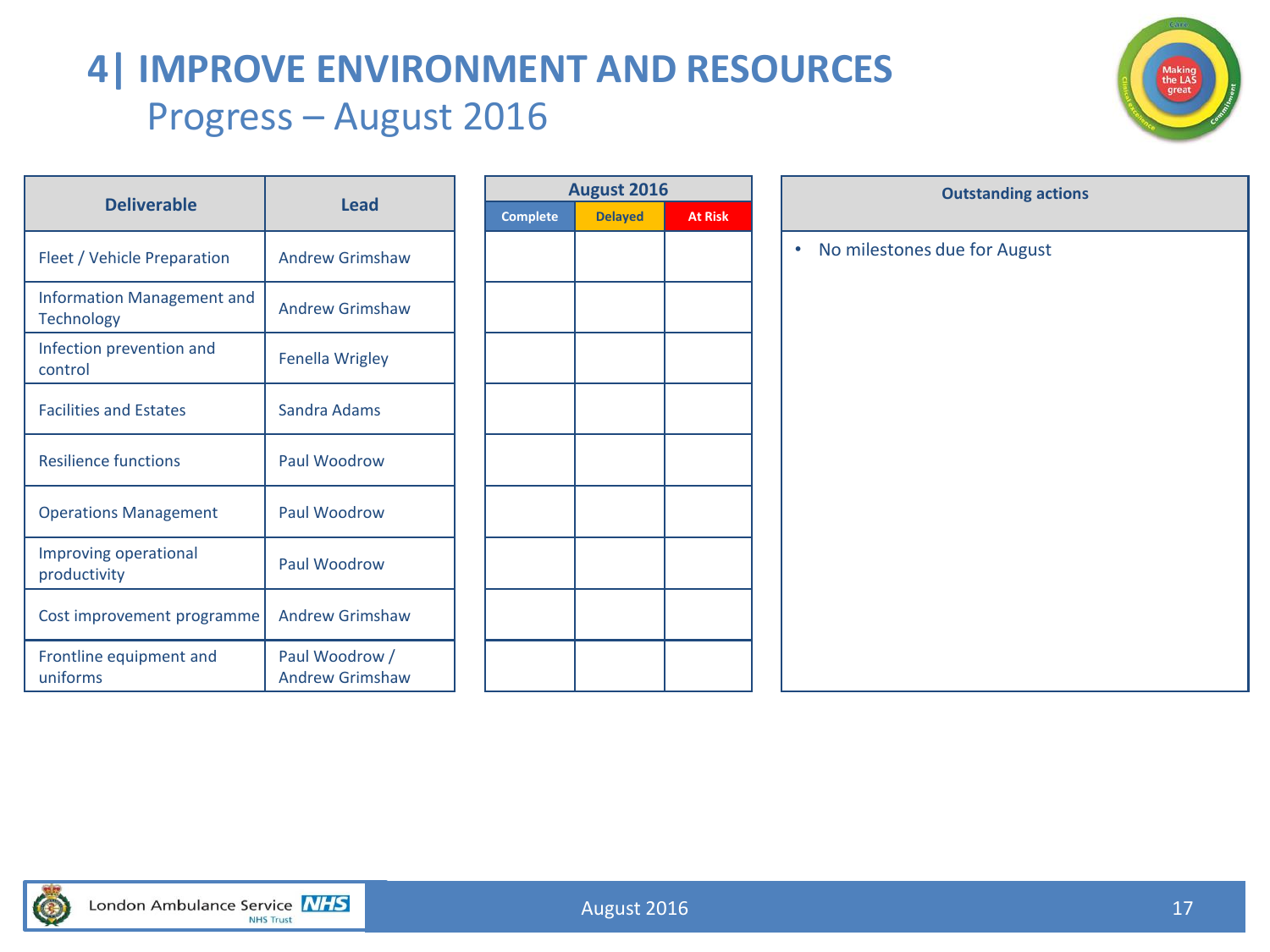#### **Fleet/Vehicle Prep: Make Ready**

**Fleet/Vehicle Prep: Make Ready**<br>The project team will continue to progress with project planning activities **Fast Response Units – September** I relating to the Vehicle Preparation.

### **Vehicle Procurement**

relating to the venicle Preparation.<br>**Vehicle Procurement**<br>We will be working to ensure the procurement of Fast Response unit vehicles is completed.

The approval of the Double Crew Ambulance (DCA) business case is currently being sought.

### **Fleet Strategy**

Work is being carried out to meet the September deliver date for the completion of the draft fleet strategy.

### **Information Management & Technology**

There will be continued work on the implementation plan for the roll out of handheld devices to ensure completion in September.

### **Infection Control and Prevention**

Protective clothing packs will be rolled out this month and made available to staff.

### **Estate Strategy**

The Director of Finance is in the process of identifying and appointing external advisors to assist the Trust to complete this work.

### **Focus for next month Key risks and challenges**

#### **Vehicle Procurement**

#### **Fast Response Units – September Milestone**

Remains challenging due to on-going issues with supplier, currently 7 vehicles behind schedule however these vehicles are expected to be delivered in September.

#### **Double Crew Ambulance – March Milestone**

Final approval of business case not received from NHSI, until approval received the final date of completion of 140 vehicles can not be confirmed.

#### **Make Ready**

• Delivering Make ready by Mar 17 is at risk, this is being mitigated through VP Silver. A new schedule has been provided by contractor that shows an improvement at all hub sites by end of the financial year.

|                                                 |                                          |                 |                 | <b>Sept 2016</b> |                | <b>Oct 2016</b> |                 |                |                |  |
|-------------------------------------------------|------------------------------------------|-----------------|-----------------|------------------|----------------|-----------------|-----------------|----------------|----------------|--|
| <b>Deliverable</b>                              | <b>Lead</b>                              | <b>Complete</b> | <b>On Track</b> | <b>Delayed</b>   | <b>At Risk</b> | <b>Complete</b> | <b>On Track</b> | <b>Delayed</b> | <b>At Risk</b> |  |
| Fleet / Vehicle Preparation                     | <b>Andrew Grimshaw</b>                   |                 | 3               |                  |                |                 |                 |                |                |  |
| <b>Information Management and</b><br>Technology | <b>Andrew Grimshaw</b>                   |                 | 1               |                  |                |                 |                 |                |                |  |
| Infection prevention and control                | <b>Fenella Wrigley</b>                   |                 | 2               |                  |                |                 |                 |                |                |  |
| <b>Facilities and Estates</b>                   | Sandra Adams                             |                 | 1               |                  |                |                 |                 |                |                |  |
| <b>Resilience functions</b>                     | Paul Woodrow                             |                 |                 |                  |                |                 |                 |                |                |  |
| <b>Operations Management</b>                    | Paul Woodrow                             |                 |                 |                  |                |                 |                 |                |                |  |
| Improving operational productivity              | Paul Woodrow                             |                 |                 |                  |                |                 |                 |                |                |  |
| Cost improvement programme                      | <b>Andrew Grimshaw</b>                   |                 |                 |                  |                |                 |                 |                |                |  |
| Frontline equipment and uniforms                | Paul Woodrow /<br><b>Andrew Grimshaw</b> |                 |                 |                  |                |                 |                 |                |                |  |

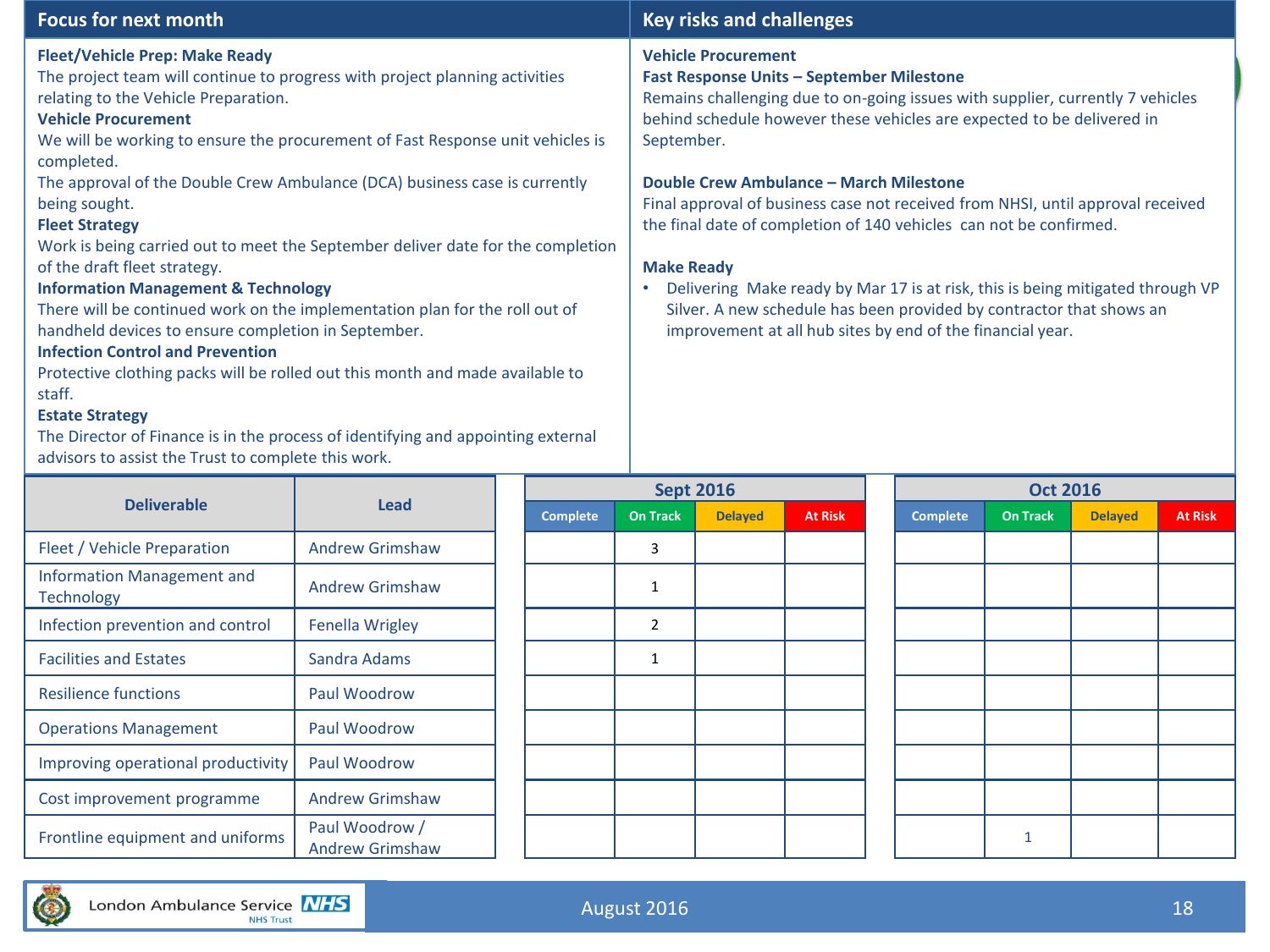# **5| TAKING PRIDE AND RESPONSIBILITY** Executive Lead: Fenella Wrigley

### **Medicine Management**

The Medicine Management off- the shelf e-learning modules has been reviewed. The Incident Response Officer spot checks continue to be carried out and provide useful data for benchmarking across the Trust.

The new style drugs usage form continues to demonstrate better levels of compliance when compared with the old style form. A promotional poster has been designed and distributed to all team leaders providing information on completion of the new style form to further improve compliance.

The new flu PGD has been signed and is ready for use and a meeting with Omnicell has been arranged in relation to future automated medicines management systems.

Key findings from the Greenwich pilot (management of station based drugs) are that the use of locally managed sealed drugs pouches has improved medicines management and reduced costs associated with wastage but this is a very time consuming, resource intensive process which has been feasible due to the presence of additional staff on restricted duties.

#### **HIGHLIGHTS THIS MONTH Safeguarding**

The safeguarding training content for CSR 2016.3 was agreed by the safeguarding committee and will consist of:

- Youth Violence and Gangs
- Looked After Children
- Domestic Abuse
- Hoarding

The project manager for safeguarding supervision started in July and is currently undertaking an induction into the Trust followed by fact finding on supervision requirements.

### **Clinical Supervision**

An audit of the Operational Workplace Review was undertaken by the consultant paramedics. The results from this audit suggest appreciable variation in quality and comprehensiveness of OWR paperwork. Variation in the type of OWR paperwork in use may also contribute to this variation. The recommendations from the review will be shared with the Operations Directorate.

### **Mental Capacity Act**

Work is currently under way to evaluate the confidence in the application of the mental capacity act and the use of an online questionnaire.



August 2016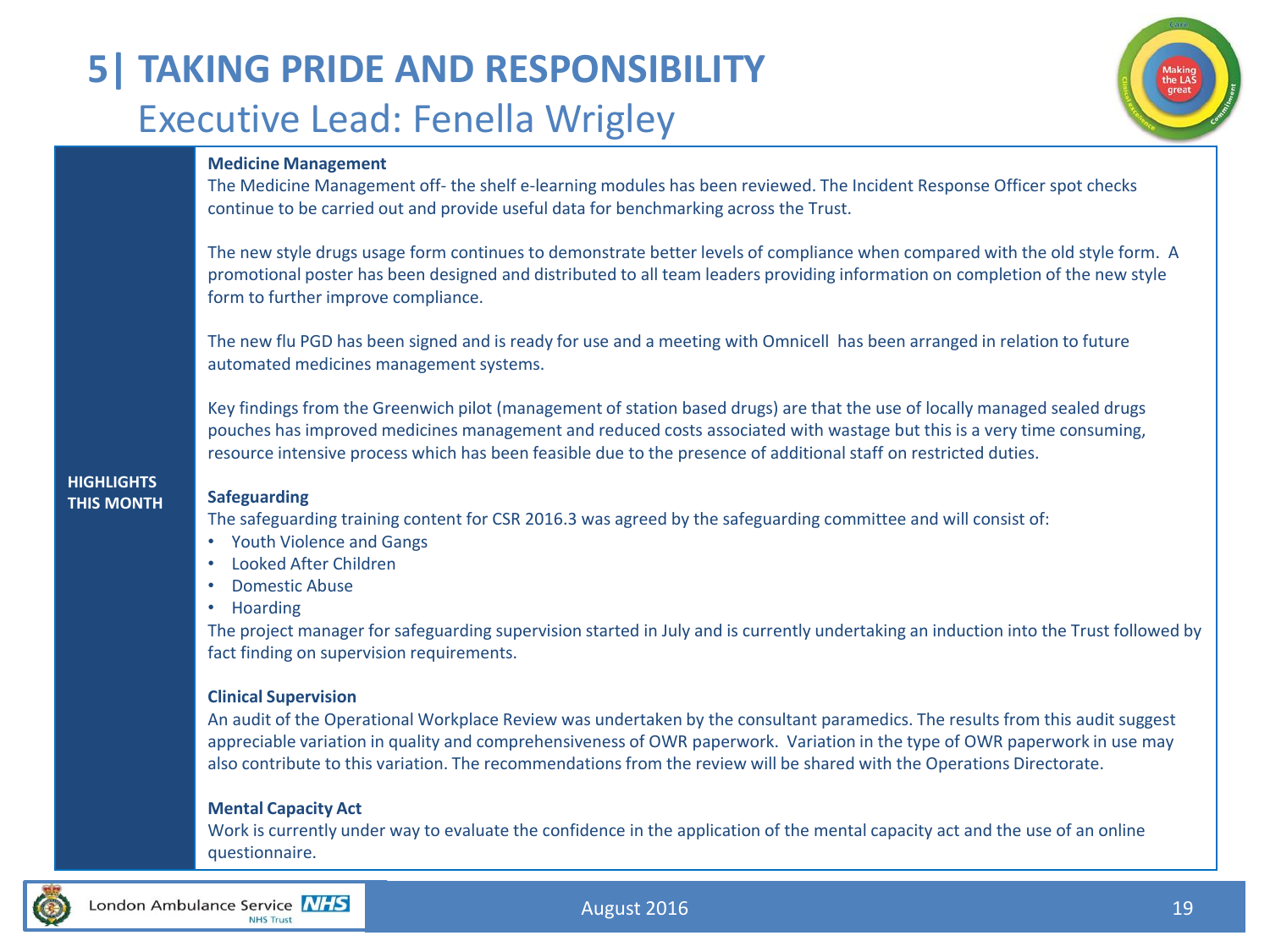### **5| TAKING PRIDE AND RESPONSIBILITY** Progress – August 2016



|                                                               |                                   |  |                 | <b>Aug 2016</b> |                | <b>Outstanding actions</b>                   |
|---------------------------------------------------------------|-----------------------------------|--|-----------------|-----------------|----------------|----------------------------------------------|
| <b>Deliverable</b>                                            | <b>Lead</b>                       |  | <b>Complete</b> | <b>Delayed</b>  | <b>At Risk</b> |                                              |
| <b>Clinical supervision</b>                                   | <b>Fenella Wrigley</b>            |  |                 |                 |                | No milestones to be delivered in August<br>٠ |
| <b>Consent MCA</b>                                            | <b>Fenella Wrigley</b>            |  |                 |                 |                |                                              |
| <b>Medicine Management</b>                                    | <b>Fenella Wrigley</b>            |  |                 |                 |                |                                              |
| Safeguarding                                                  | <b>Fenella Wrigley</b>            |  |                 |                 |                |                                              |
| Quality and clinical strategy                                 | <b>Fenella Wrigley</b>            |  |                 |                 |                |                                              |
| Operating model and clinical<br>education & training strategy | Paul Woodrow /<br>Karen Broughton |  |                 |                 |                |                                              |
| Developing the 111 Service                                    | Paul Woodrow /<br>Karen Broughton |  |                 |                 |                |                                              |

| <b>Aug 2016</b> |                |                |  |  |  |  |  |  |  |
|-----------------|----------------|----------------|--|--|--|--|--|--|--|
| <b>Complete</b> | <b>Delayed</b> | <b>At Risk</b> |  |  |  |  |  |  |  |
|                 |                |                |  |  |  |  |  |  |  |
|                 |                |                |  |  |  |  |  |  |  |
|                 |                |                |  |  |  |  |  |  |  |
|                 |                |                |  |  |  |  |  |  |  |
|                 |                |                |  |  |  |  |  |  |  |
|                 |                |                |  |  |  |  |  |  |  |
|                 |                |                |  |  |  |  |  |  |  |
|                 |                |                |  |  |  |  |  |  |  |
|                 |                |                |  |  |  |  |  |  |  |
|                 |                |                |  |  |  |  |  |  |  |
|                 |                |                |  |  |  |  |  |  |  |
|                 |                |                |  |  |  |  |  |  |  |
|                 |                |                |  |  |  |  |  |  |  |

| <b>Aug 2016</b> |                | <b>Outstanding actions</b>                   |
|-----------------|----------------|----------------------------------------------|
| <b>Delayed</b>  | <b>At Risk</b> |                                              |
|                 |                | No milestones to be delivered in August<br>٠ |
|                 |                |                                              |
|                 |                |                                              |
|                 |                |                                              |
|                 |                |                                              |
|                 |                |                                              |
|                 |                |                                              |
|                 |                |                                              |
|                 |                |                                              |
|                 |                |                                              |
|                 |                |                                              |
|                 |                |                                              |
|                 |                |                                              |